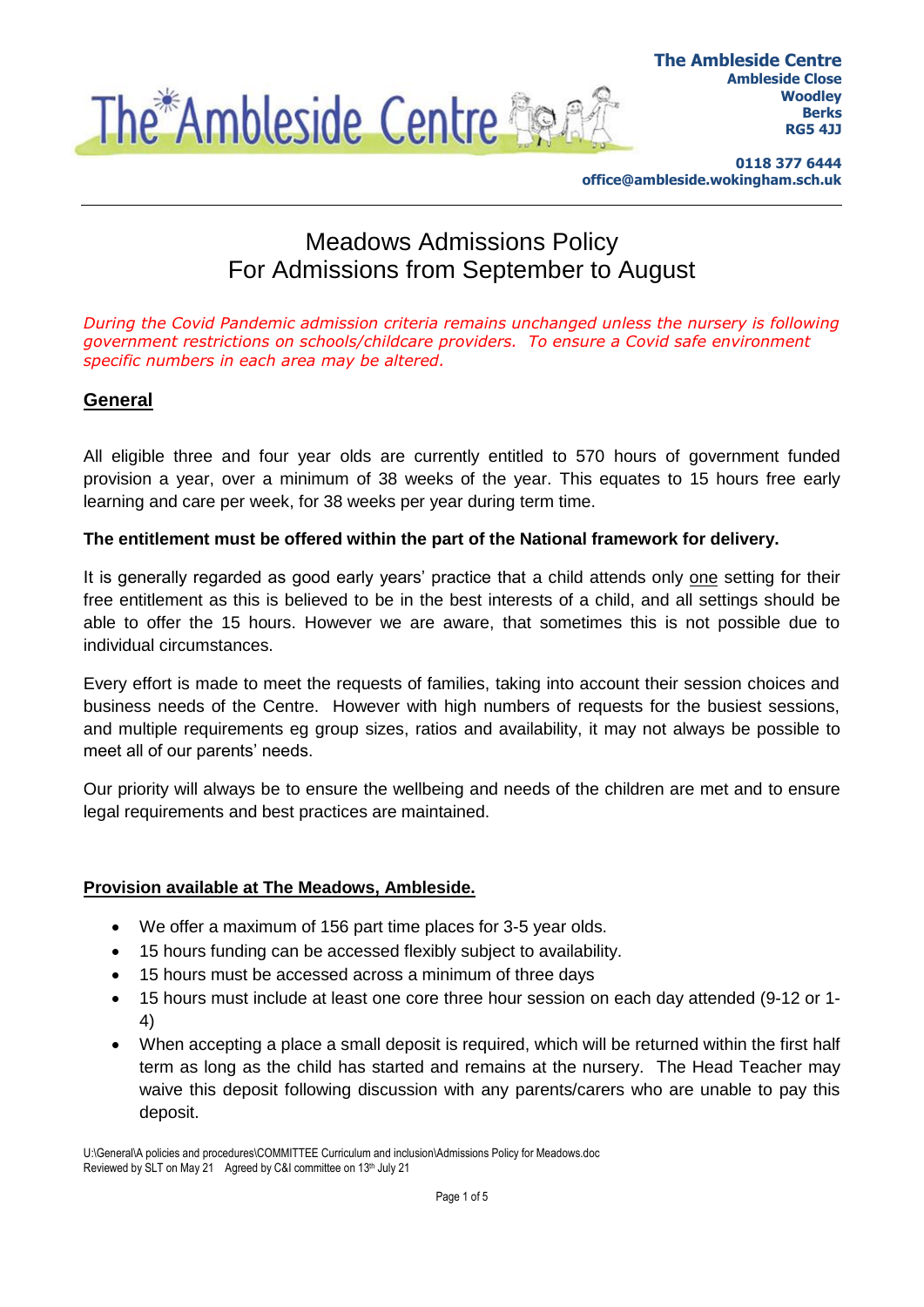Some three and four year olds are currently eligible for 30 hours funding. Details of requirements for eligibility for this funding can be found at https://www.childcarechoices.gov.uk

#### **30 hour provision available at Meadows, Ambleside**

## **This 30 hours provision is made up of 15 hours of original funded education and 15 hours of Additional funded education/care.**

- An eligibility code must be obtained to access this funding and regular updates are required.
- Funded sessions must be taken across a minimum of three days.
- 30 hours can be accessed flexibly subject to availability.
- An option is available to stretch the 30 hour offer across the whole year. (i.e. 23 hours across 48 weeks)
- Once a session offer is agreed, changes between a term time only offer and a stretched offer are not possible.
- The 30 hour funding may be shared across two settings (although this is not considered best practice for the child's wellbeing). Applications will be accepted for shared funding based on individual needs, and subject to a minimum of three core sessions being accessed over a minimum of three days. The original 15 hours of funding must be taken at Ambleside
- Where a family become ineligible, the local authority procedures regarding grace periods and reapplication must be followed.
- When 30 hours are requested a small deposit is required, which will be returned within the first half term as long as the child has started and remains at the nursery.

# **Registration**

Parents can register their children for government funded sessions by coming to the centre, email or telephoning at any time. Children become entitled to nursery sessions from the term after their third birthday.

| If the child is born between: | They are eligible for a free part-time<br>place in the term following their third<br>birthdays: |
|-------------------------------|-------------------------------------------------------------------------------------------------|
| 1 September and 31 December   | Spring term                                                                                     |
| 1 January and 31 March        | Summer term                                                                                     |
| 1 April and 31 August         | Autumn term                                                                                     |

U:\General\A policies and procedures\COMMITTEE Curriculum and inclusion\Admissions Policy for Meadows.doc Reviewed by SLT on May 21 Agreed by C&I committee on 13th July 21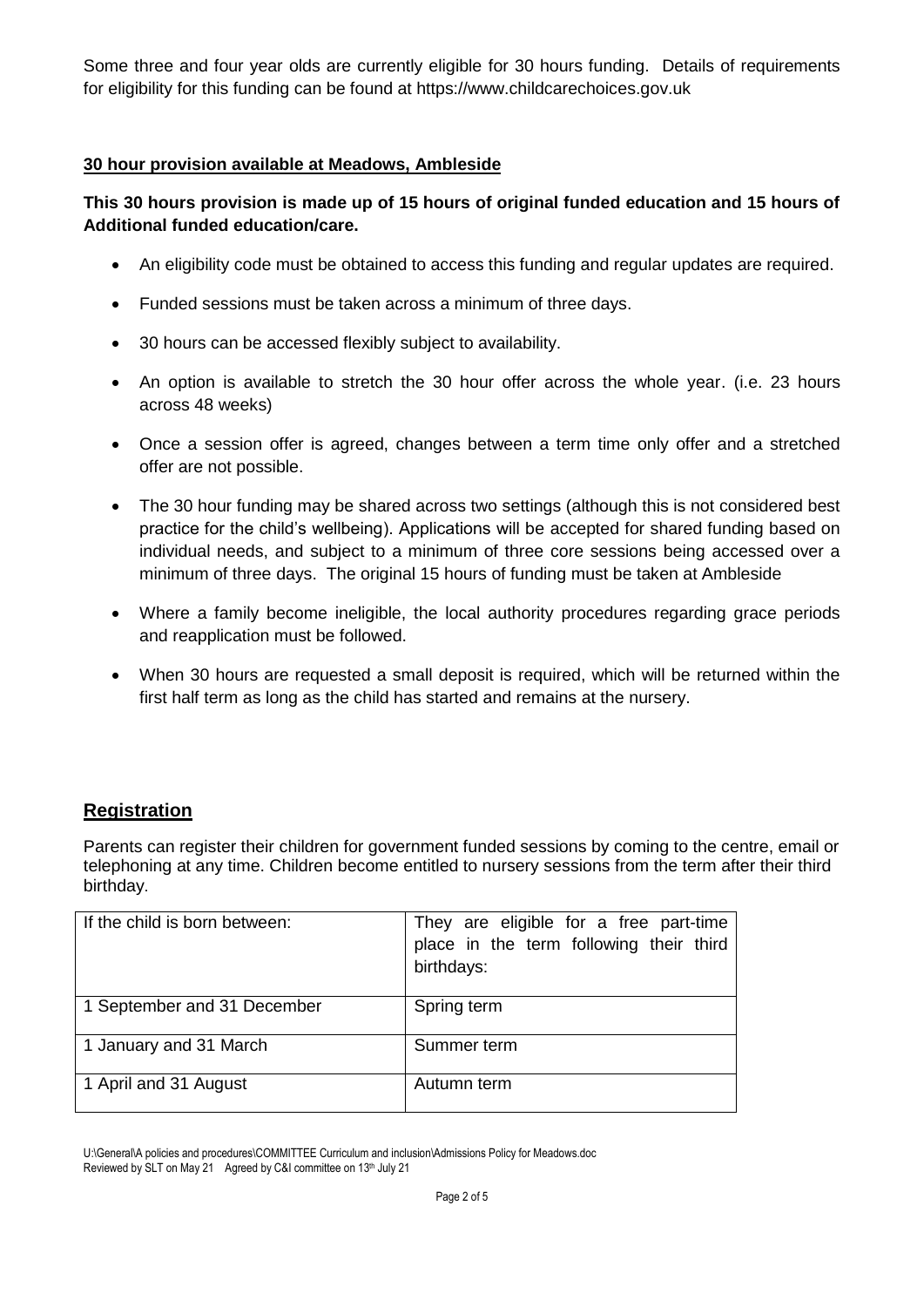# **Documentation and information required to register for a place**

Registration Data must include the following details – proof of date of birth and residential address of parents is required:

- Name of child
- Gender
- Date of registration
- Date of birth
- Address
- Name of parents/carers and those with parental responsibility
- Telephone number
- Email address
- Sessions required

Parents will be required to complete and sign a Wokingham Borough Council Parent Declaration Form. Our Privacy Notice details what your data is used for, where it is stored and how and when it will be erased/deleted. Parents can review this document on the Ambleside Centre website.

# **Registration**

- **(i) For children who are already attending the Ambleside Nurseries and remain at with us until the end of their transition period into Meadows and have applied by:**
	- 1st May (or nearest working day) for admission in the following January notification first week of July
	- 1st October (or nearest working day) for admission in the following April notification first week of December
	- 1st February (or nearest working day) for admission in the following September notification first week of April)

**Any child who leaves our nurseries for whatever reason prior to their start date in Meadows will have their Meadows place retracted and that child will be placed at the bottom of our waiting list (F).**

## **(ii) For all other children**

**by:**

- 31 May (or nearest working day) for admission in the following January notification first week of July
- 31 October (or nearest working day) for admission in the following April notification first week of December
- 28 February (or nearest working day) for admission in the following September notification first week of April (or nearest school day if it falls in spring holidays)

U:\General\A policies and procedures\COMMITTEE Curriculum and inclusion\Admissions Policy for Meadows.doc Reviewed by SLT on May 21 Agreed by C&I committee on 13th July 21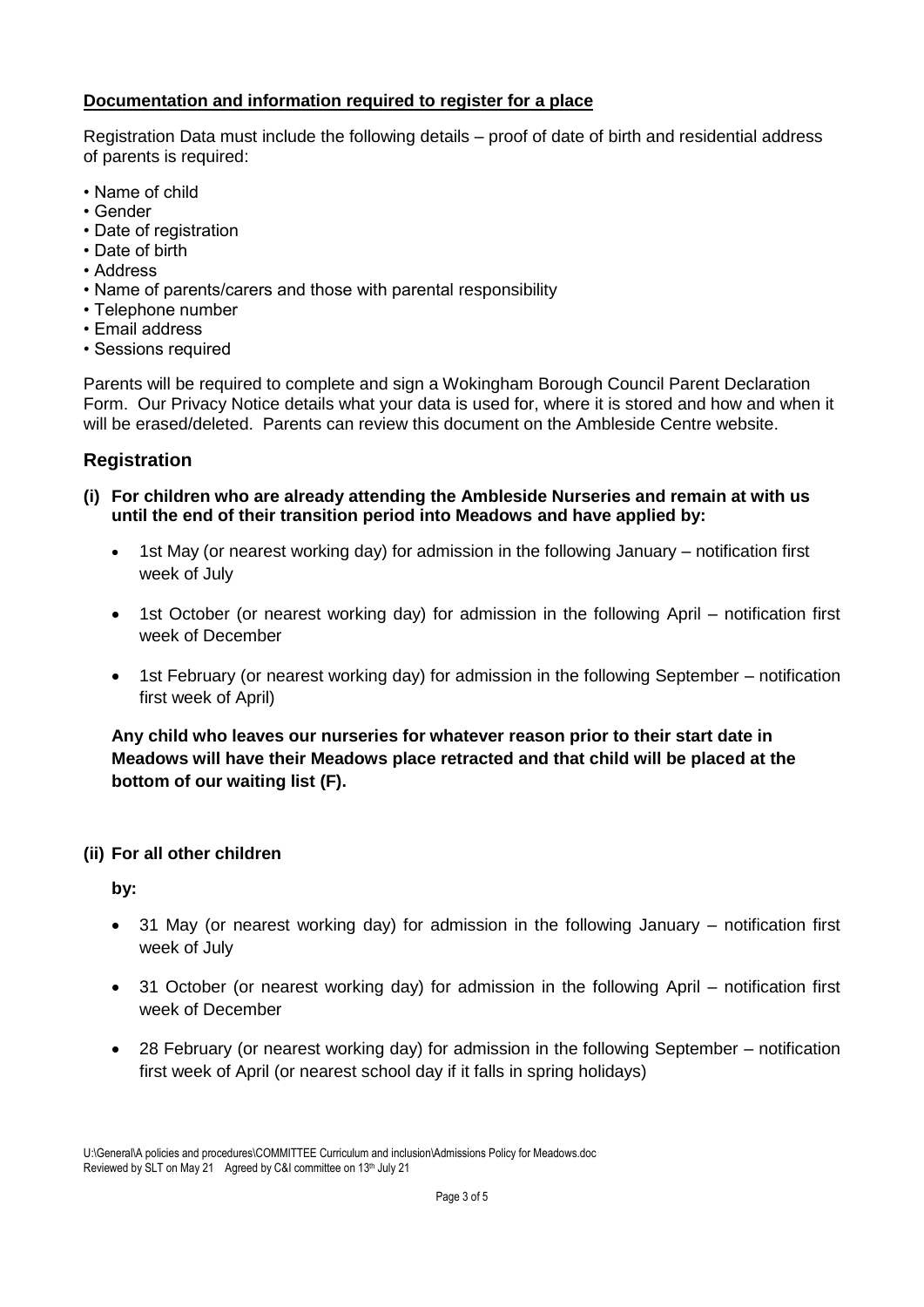# **Admissions Criteria for government funded sessions**

Children will be admitted the term after their third birthday; this will usually be at the beginning of a term.

The following criteria will be used to allocate available places. Within each band the places are offered in date of birth order.

- **A** Looked after children and children who were looked after, but ceased to be so because they were adopted or became subject to a residence order or special guardianship order' (previous looked-after children) (see note 1)
- **B** Children known by the local authority to have identified additional needs and whose needs can be best met at the preferred setting – applications made under this criterion would need to be supported by supporting evidence from an appropriate professional e.g. medical practitioner
- **C** Children who are accessing 2 year funding in Pastures nursery at the appropriate date detailed in (i) above.
- **D** Children who are attending either of the Ambleside nurseries at the appropriate date detailed in (i) above and where they have registered sessions prior to the cut-off date for current children. (Children who apply after the date (i) above will be considered as late applications and will be allocated places in accordance with criteria E and F)
- **E** Children whose permanent home address is within RG5
- **F** All other children to fill available places.

Unless there is a specific need we will offer up to 120 places in September, usually the available places will be filled in January and limited places are available in April.

With each criteria the spaces are offered to children in date of birth order, however where there are two children with the same DOB, distance from the centre (as the crow flies) would be used to determine order of placing.

## **Accepting or declining the offer of a place**

Parents are required to accept or decline the allocated place using the form sent with the allocation letter.

The form must be returned to Ambleside **within two weeks** from the date of the offer letter. If a form is not received, there will be one further written reminder issued and failure to respond to this may result in the place being withdrawn and, in the case of oversubscription, a place offered to the next on the waiting list.

**Parents are required to advise The Ambleside Centre if they are not accepting the place for any reason.**